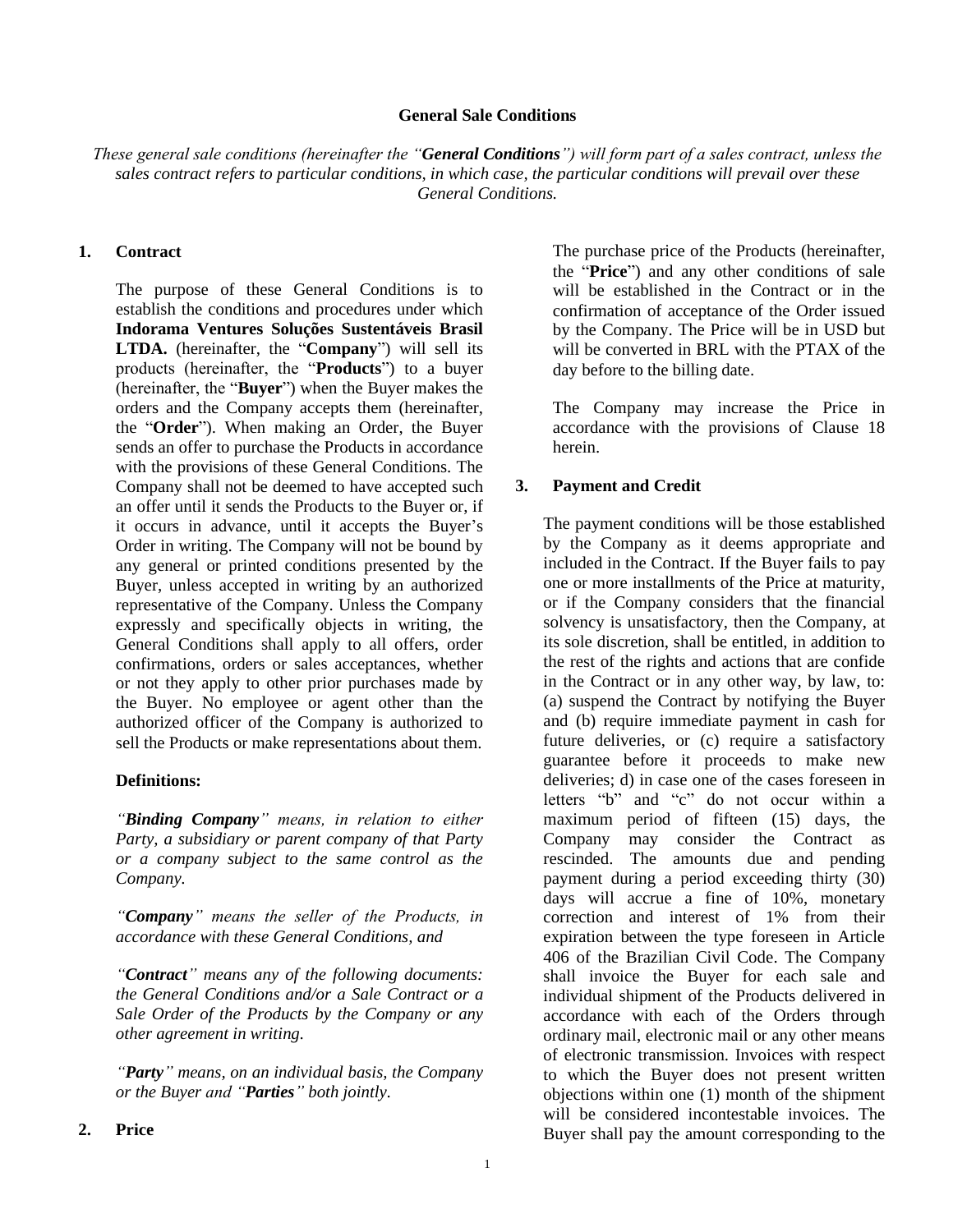Price of each delivery in accordance with the written instructions of the Company or as specifically indicated in the Contract. The Price of the Products expires and will be demandable in the thirty (30) days following the date of issue of the invoice and this deadline will be considered a guaranteed and essential term (*essential term*) for the payment of the Price. In the event of a dispute between the Parties regarding the accuracy of an invoice issued by the Company, the Buyer will continue to be obliged to fully repay the amount invoiced under the aforementioned conditions. If the Buyer considers that there are disputes about the accuracy of an invoice, on the date on which the relevant invoiced amount becomes due and payable or prior to said date, as provided herein, it shall, (i) provide an explanation in writing on the controversy and (ii) pay the Company the full amount invoiced without delay from the date on which said amount is considered due and payable as stipulated in the Contract. If the improper nature of a previously compensated amount, which is subject to controversy, is clarified, the amount corresponding to said overpayment shall be paid or refunded within a term of thirty (30) days as of said decision, at the option of the Buyer. The payment will not be considered received unless it is made with immediately available funds. No partial payment made by the Buyer shall constitute an agreement and satisfaction nor shall it be considered a settlement of the total outstanding balance of any invoice of the Company, regardless of any annotation or clarification that is attached to the payment. The Buyer shall reimburse the Company for the cost of the collection of any amount owed by the Buyer to the Company, including, without limitation, attorney fees. The Buyer may not withhold or compensate any amount owed to the Company to satisfy any amounts claimed by the Buyer from the Company or any of its Related Companies.

# **4. Taxes**

All amounts established or expressly payable by the Buyer to the Company in accordance with the provisions of this Contract shall be considered excluded from any tax, social contribution, assessment for benefits, compulsory loan or fee or similar government taxes, present or future, (hereinafter, jointly, "**Taxes**") applicable to any supply. Therefore, if any Taxes are to be applied to any supply made by the Company to the Buyer in accordance with this Contract, the Buyer must pay the Company (in addition to the price and at the time it pays the amount corresponding to said price) an amount equivalent to the amount of the corresponding Tax amount.

# **5. Right to Property and Risk of Loss**

# *A. National Sales*

The right to property and the risk of loss of the Products supplied will pass from the Company to the Buyer at the moment in which the Products are delivered at the agreed delivery point.

# *B. International Sales*

Unless otherwise agreed in writing or by the Contract, on the invoice or in any other part of any Sales Contract, the right to property shall pass from the Company to the

Buyer at an agreed delivery point CIF/CF (INCOTERMS 2010).

However, both with respect to domestic and international sales, the Company may claim the right to property or ownership of the Products delivered or to be delivered to the Buyer if the Company does not receive full payment of the Price of the Products, expenses related to any work done in relation to the Products and any cost or damage, including default interest arising from any breach by the Buyer of its obligations with respect to the sale of the Products.

# **6. Insurance**

# *A. National Sales*

Unless otherwise stipulated in the Contract, the Company shall insure the Products until they are received at the agreed delivery point, from such moment the insurance duty on the Products shall rest with the Buyer.

# *B. International Sales*

The Buyer will be responsible for insuring the Products in accordance with the provisions regarding the CIF or CFR delivery conditions (INCOTERMS 2010), unless otherwise stipulated in the Contract, the invoice or any other written agreement.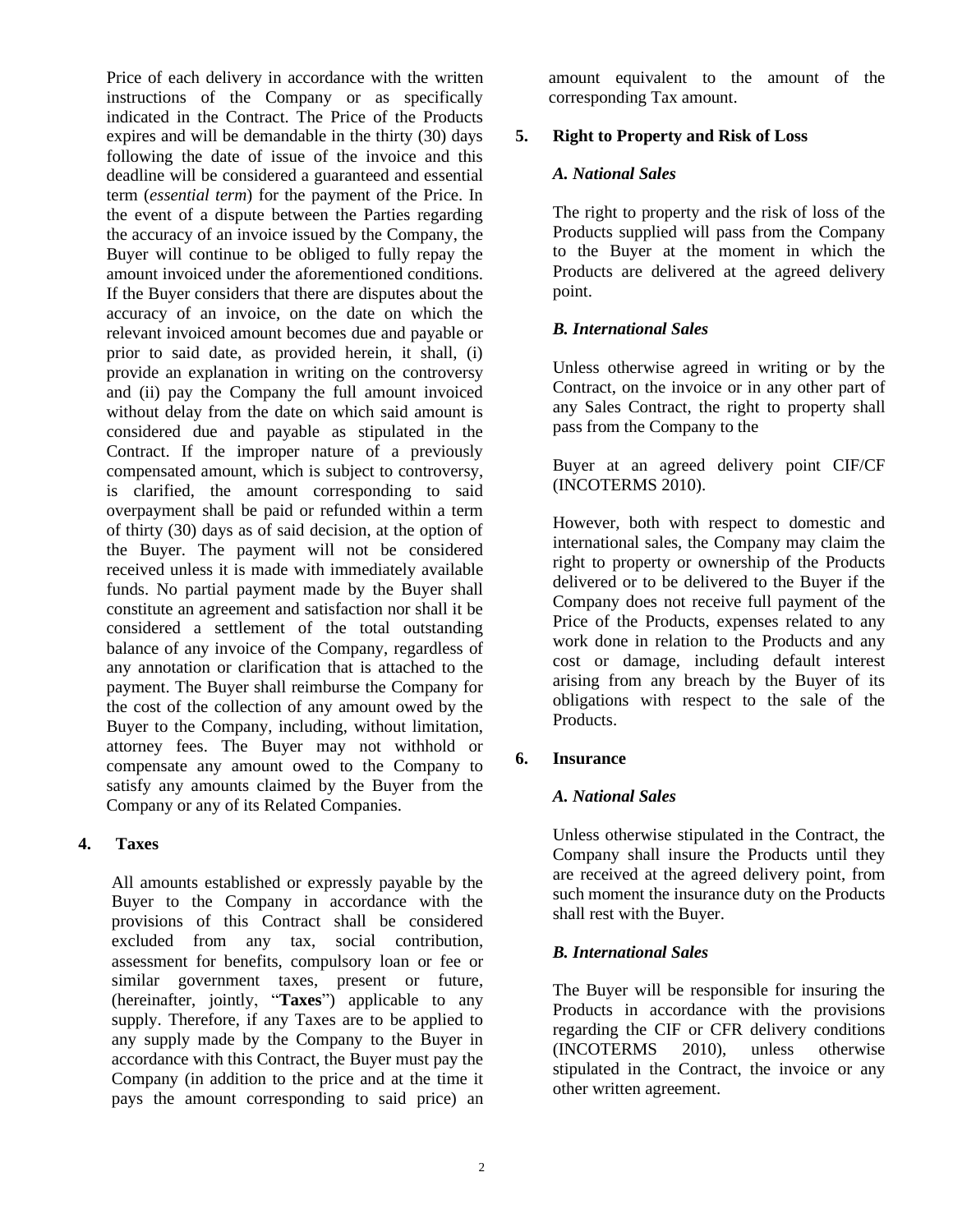However, with respect to both domestic and international sales, if the ownership of the Products has passed to the Buyer but the Buyer has not made the full payment of the Products within the term established by the Contract, the Company will be entitled to receive the corresponding amount claimed through the Buyer's insurer.

The insurance that the Buyer must provide must cover the damages or losses of the Products for the total amount equivalent to the insurable value of the Products.

# **7. Cancellation or delay**

Except with the express written consent of the Company, the Buyer only could cancel an order sent to the Company at least 24 hours of the billing date. If the Company has given its consent to any cancellation of an Order or to the delay of a delivery, the Buyer shall reimburse the Company for all expenses incurred by the Company, or incurred in connection with the cancellation or delay, including all expenses for renewal of stocks. The Buyer and the Company accept and agree that if the Contract covers Products that must be manufactured especially for the Buyer (made to measure) and said Order is suspended or canceled for any reason, the Buyer must assume the delivery and payment of those Products that have already been manufactured and those that are in progress from the date on which the Company receives notice of suspension or cancellation. If the Buyer, for any reason, cannot accept the delivery of such Tailored Products, the Buyer shall make the payment as if the delivery had been made and the Company, at its sole discretion, may store said Products on behalf of the Buyer, or destroy them or dispose of them as deemed appropriate.

# **8. Shipping and Delivery**

Unless the Contract expressly stipulates otherwise, the Company will deliver the Products on the delivery dates agreed in accordance with the Contract. In the event of a delay in delivery, the Buyer must grant the Company a tolerance period of thirty (30) days; after the expiration of said thirty (30) day tolerance period, the Buyer shall have the right to terminate the Contract, although subject to sending a notice to such effects thirty (30) days in advance. The Company may make partial deliveries or suspend the deliveries of any of the Products, at any time, without prior notice, provided that the delivery dates agreed and stipulated in the relevant Contract are met. The Products will be delivered CIF/CFR at the agreed delivery point in accordance with the Contract (INCOTERMS 2010) and accepted by the authorized agent of the Company. Without the prior written consent of the Company, the Buyer shall not have the right to refuse to accept delivery or return any consignment of the Products, or any part of it, delivered by the Company.

# **9. Weights, Measures and Quantities**

The dimensions and measures of weight of the Company that will be considered accepted by the Buyer if it does not inform the Company of discrepancies in weight in the seven (7) days following the delivery will be applicable.

For shipments in bulk marine vessels, no claim (including, but not limited to, the adjustment of the Price) may be presented for negative differences in weight shortages of at least one percent (1%) in relation to the net weight. In the shipment by Truck or train tank trucks with bulk cargoes, tank wagons with bulk cargoes or packaged shipments, no claim (including, but not limited to, price adjustment) may be presented for negative differences in terms of weight shortage at least at zero point five percent (0.5%) of the net weight.

Although the Company will act in good faith (*obligation of means*) to deliver the full quantities purchased by the Buyer, and in accordance with the remittances and intervals indicated in the Contract, said deliveries will be subject to availability and the Company will not have any liability to the Buyer if the actual deliveries differ from those established in the Order.

If there are higher differences than those foreseen in this clause, the buyer will have to pay or total payment of the price and the parties will have to reach a consensus so as to adjust the difference.

# **10. Equipment used in Deliveries and Containers**

Buyer's responsibility will be defined by the modality of the sale negotiated in the commercial area.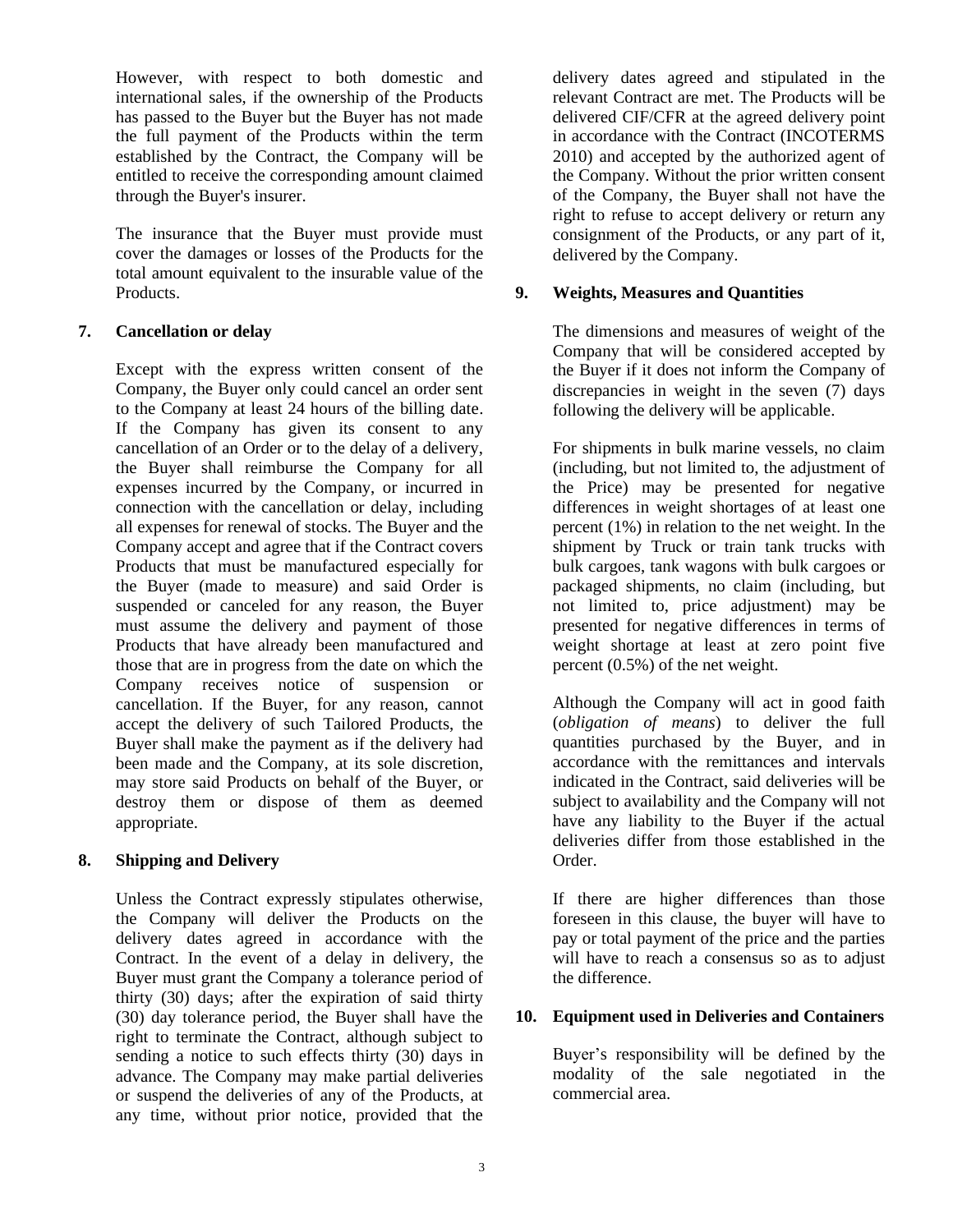However, by way of example, but not limited to them, as a general rule, the following items shall be those practiced:

a) in the case of transport by road, sea or rail where the delivery of the product takes place in the Buyer's premises, the Buyer will have a period of up to six (6) hours, from the arrival of the truck at its premises, to unload the product. Otherwise, the cost of the truck's stay will be passed on to the Buyer;

b) in the case of maritime transport, for the purchase modality where the delivery of the product occurs at the port of discharge, the responsibility towards the Container and the expenses thereafter will be the Buyer's. Regarding the Container used in the delivery, it must be returned in perfect conditions of cleaning and use to the depot indicated by the ship owner and within the term of free demurrage offered by the commercial area;

# **11. Handling of the Products**

The Buyer states that it has the experience, facilities and equipment necessary to download, receive, store, test, use and dispose of the Products. The Buyer and all its employees and agents handling the Products must know the characteristics of the Products and comply with all laws, regulations and standards applicable to unload, reception, possession, handling, treatment or use of the Products. The Buyer must follow the safety recommendations provided by the Company; however, without prejudice to any instructions on the products provided by the Company, the Buyer will be responsible for ensuring that the Products are unloaded, stored, tested, used, sold or disposed of in strict compliance with the instructions of the Company and the provisions of any applicable laws, regulations and rules.

# **12. Suitability of the Products**

The determination of the suitability of the Products for the uses and applications contemplated by the Buyer and by other third parties will be the exclusive responsibility of the Buyer. The Company will not make any representations or warranties with respect to its suitability for any use that the Buyer expects to give them. The Company will not make any representations or warranties of the results obtained due to changes that may occur in the conditions of use and application by the Buyer and other third parties and that are beyond the control of the Company.

# **13. Warranties and Disclaimer**

There are no warranties in this document, implicit or explicit, offered by the Company, except for the limited warranty for defects in the materials established in the following paragraph. Therefore, the Parties to the Contract agree to waive the provisions of articles 440 and following of the Brazilian Civil Code and related regulations.

For the avoidance of doubt, this limited warranty is expressly offered in lieu of any other implied or express warranties, including, without limitation, any implied warranties of merchantability or fitness for a particular purpose.

The Products subject to the Contract are not guaranteed as suitable for any specific Purpose of the Buyer. The determination of suitability of the Products for a specific purpose or need corresponds exclusively to the Buyer. The Company assumes no responsibility in relation to the selection or delivery of suitable Products for the individual needs and purposes of the Buyer.

Without prejudice to the provisions of article 449 of the Brazilian Civil Code, the Buyer shall have no recourse against the Company for the damages and losses suffered under the Contract, except in case of negligence (*fault*) or willful misconduct (*fraud*) by the company; no claim filed against the Company may exceed the Price of the Products that has actually been paid to the Company in accordance with the Contract; In addition, the scope of any claim will be limited as to the amount of the specific Product Order Price and/or the Price of the actual quantity of Products delivered in respect of which the Buyer submits the claim. The rights and actions provided in this paragraph shall be exclusive rights and actions of the Buyer; and any rights of the Buyer in relation to loss of profits or special, indirect, punitive or consequential damages are excluded by the present. Charges and expenses inherent to claims will not be accepted unless authorized by an authorized representative of the Company in writing.

# **14. Manifestations**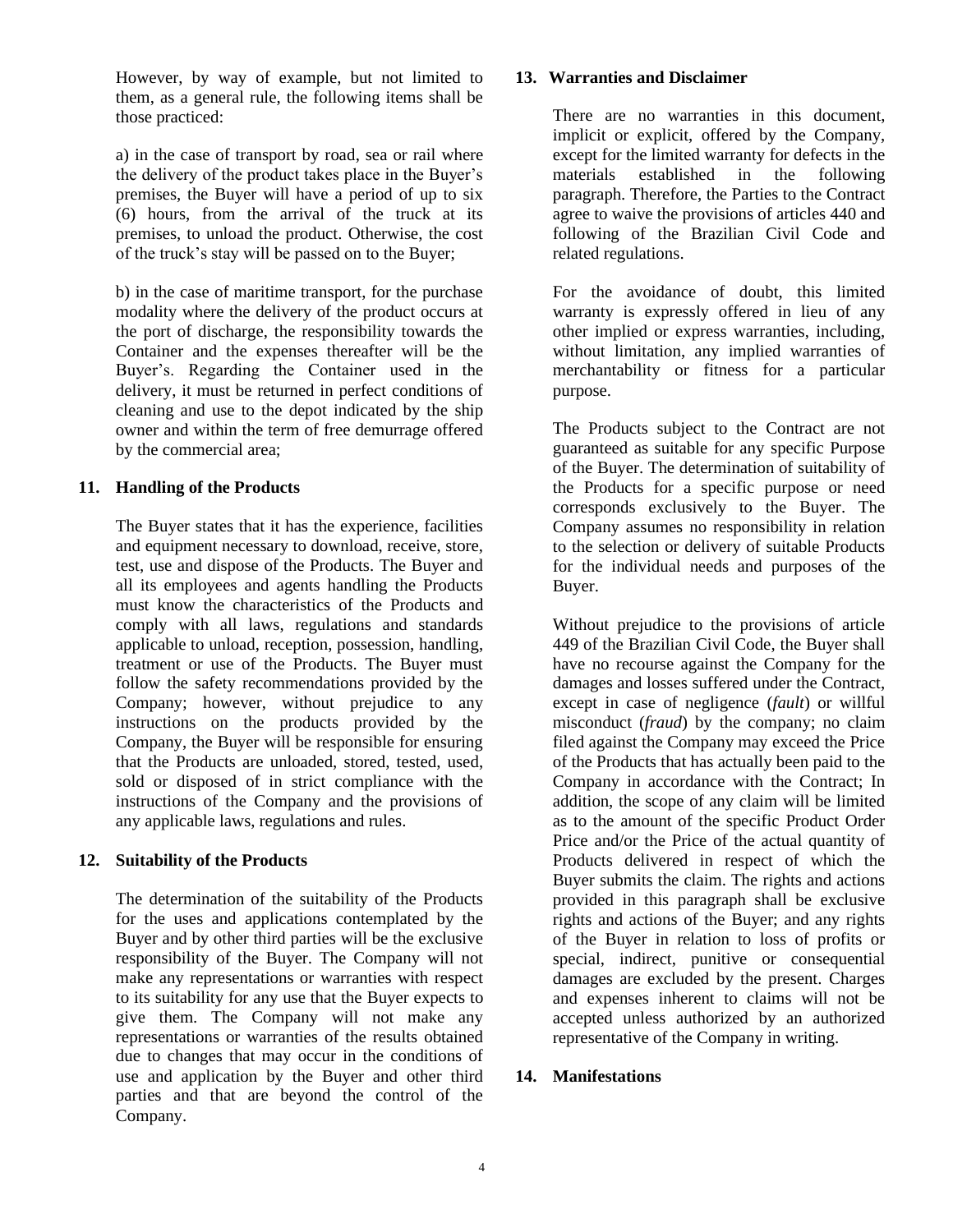The Buyer declares and guarantees to the Company that:

- (a) It is a company duly incorporated and operating in accordance with the laws of the jurisdiction in which it has its domicile;
- (b) It has obtained the necessary certifications and consents to fulfill its obligations emanating from the Contract;
- (c) it has the capacity to comply with all the obligations that emanate from the Contract, which represent valid and binding obligations that the Buyer must comply with in accordance with the provisions of the same;
- (d) the negotiation and formalization of this Contract, as well as the fulfillment of the obligations arising therefrom, do not contravene the provisions of the articles of incorporation or the bylaws of the Buyer, nor shall such acts in any case suppose a breach under of any Contract subscribed by the Buyer; and
- (e) it has not subscribed Contracts nor contracted contractual obligations that could negatively affect the Buyer's ability to comply with its obligations arising from the Contract or that may constitute a breach of the Contract.

# **15. Liability Limitations**

The Buyer assumes all risks and liability arising from the use of the Products, either individually or in combination with other materials.

Without prejudice to the provisions of article 449 of the Brazilian Civil Code, the Buyer assumes the responsibility of analyzing the Products, and the Company shall have no liability whatsoever if the Buyer uses the Products in a way that does not conform to the standardized specifications in written form by the Company and in force on the date of delivery. The Buyer must deliver to the Company written notification, stating any non-compliance with the Products of the specifications provided by the Company five (5) days before the Buyer identifies said breach. The Company shall have the right to inspect the Products in question. With respect to the

Products that the Company determines that do not meet the specifications, the only and exclusive rights and actions that the Buyer shall maintain shall consist in the replacement of the Products not in accordance with the returns or reimbursement of the amounts owed by the same, at the sole discretion of the Company. In no case shall the liability of the Company exceed that amount or any other claim. Claims related to non-conforming Products will be submitted within thirty (30) days following the date on which the Buyer had known or could reasonably know of the existence of the lack of conformity. The remaining claims must be submitted during the thirty (30) days following the receipt of the Products to which the claims refer, or those for lack of delivery, within thirty days of the expected delivery date. The fact that the Buyer does not deliver to the Company written notification of any claim within the aforementioned periods will constitute an absolute and unconditional waiver of such claim (*decadence*). The Buyer may not in any case take action against the Company after more than ninety (90) days from the date on which the cause of the action arose.

# **16. Disclaimer**

The Buyer declares to know the characteristics of the Products and assumes all responsibility and exempts the Company, its Related Companies, employees, agents, personnel, directors, directors, distributors and representatives of both the Company and its Related Companies from any responsibility for damage or injury to persons or property arising from the handling, use or possession of the Products that have been supplied. The Buyer shall exempt the Company, its Related Companies and its employees from all liability in relation to claims, liabilities, judgments, losses, property damage or injuries to persons, economic losses or expenses (including legal expenses and legal costs) related to enunciative title, with (a) the execution or breach of the Contract by the Company and (b) the use of the Products by the Buyer, (c) any treatment or modification of the Products by the Buyer, its employees, agents or customers, (d) any transgression of laws or regulations, deliberate or negligent acts or manifestation not authorized by the Buyer, its Related Companies or the employees or agents of the Buyer and its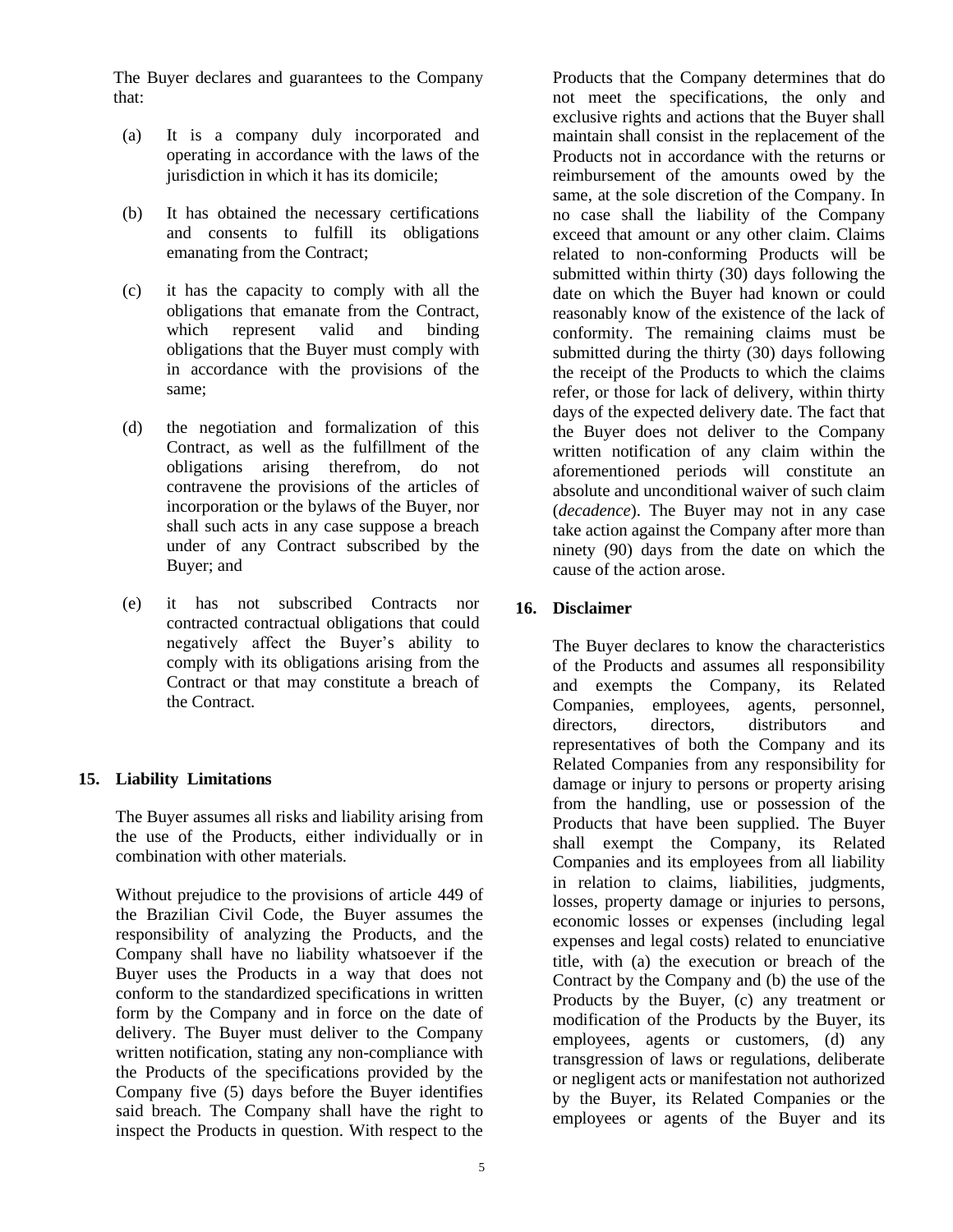Related Companies, in relation to the use, sales, distribution or manipulation of the Products on its part, and (e) any transgression or violation of rights of any patents, trademarks, copyrights, commercial secret or other property rights of third parties. Upon request of the Company, the Buyer must defend the Company on its own behalf in the aforementioned lawsuits filed against the Company.

# **17. Force Majeure**

The Parties may suspend the fulfillment of their obligations during the course of any event of force majeure (hereinafter, "**Force Majeure**"), namely, any case that has not been caused by the Party invoking it, that is foreign to its reasonable control and that prevents said Party, from a commercial point of view, to fulfill totally or partially its obligations arising from this Contract. Specifically and by way of example, any of the cases listed below may be considered cases of Force Majeure: accidents, unpredictable acts, actions or omissions on the part of any governmental authority, declared or undeclared wars, terrorism, explosions, strikes or other labor conflicts, fires and natural disasters (including floods, earthquakes, storms and epidemics), changes in legislation and delays in obtaining (or inability to obtain) labor, materials or services through the Company's usual suppliers to normal prices, disturbances, embargoes, or impossibility of obtaining fuel, electricity, materials or supplies, delays or non-compliance of the usual carriers, delays in transport or, without limitation of the above, any other causes, of a different nature or similar to the previously specified or that escape their reasonable control. The obligations of the Party affected by Force Majeure will be considered suspended while the Force Majeure Event lasts. If a Party cannot, in the present or in the future, fulfill any of its obligations due to a case of Force Majeure, then it must notify the other Party of the circumstances constituting Force Majeure and must specify the obligations whose compliance is compromised. The notification must be delivered within two (2) days following the date on which the Party in question had knowledge of the event or circumstance constituting Force Majeure. In case of Force Majeure, the Company shall have the right, at its sole discretion, to cancel any Order or part thereof, without any type of disbursement or penalty. The Parties may terminate the Contract, with prior notice to the other Party, if the case of Force majeure lasts more than three (3) months.

#### **18. Change of Circumstances**

In case of derogation, modification, approval or change in the interpretation of the administrative or judicial authorities of a law, regulation, directive (although not directly applicable) or other Brazilian legislation or Mercosur, including regional or local laws or any change or modification of the tariff regulations and calculation of indices, or alteration in the relevant market, or in case of any other difficulties, the Company must notify the Buyer of any modification that may be necessary to apply to the Contract to maintain the existing commercial relationship prior to the modification. The Buyer must notify within thirty (30) days following receipt of the communication whether or not it accepts the modifications proposed by the Company. If the Buyer does not send such notification, the modifications will be considered accepted. If the Buyer does not accept the modifications, the parties shall have the right to terminate this Contract upon written notification to the other Party, thirty (30) days in advance. Notwithstanding the foregoing provisions, all obligations arising from this Contract that have been complied with will be considered effective.

# **19. Waiver**

The waiver by the Company of any breach by the Buyer of any of its obligations arising from the Contract, or the delay or failure by the Company to enforce any rights or actions, shall not be construed as a waiver of any future breach of the obligations of the Company or any other conditions. What is contained in this document will not limit the rights and actions of the Company in case of breach by the Buyer of any of the obligations arising from the Contract.

# **20. Assignment**

The Buyer may not assign to any individual or legal entity the Contract or any of its rights or obligations emanating from the Contract without the prior written consent of the Company, at its sole discretion, and any alleged assignment carried out without such consent shall be deemed null and without effect. The Company may freely assign the Contract and any of the rights emanating from it, without the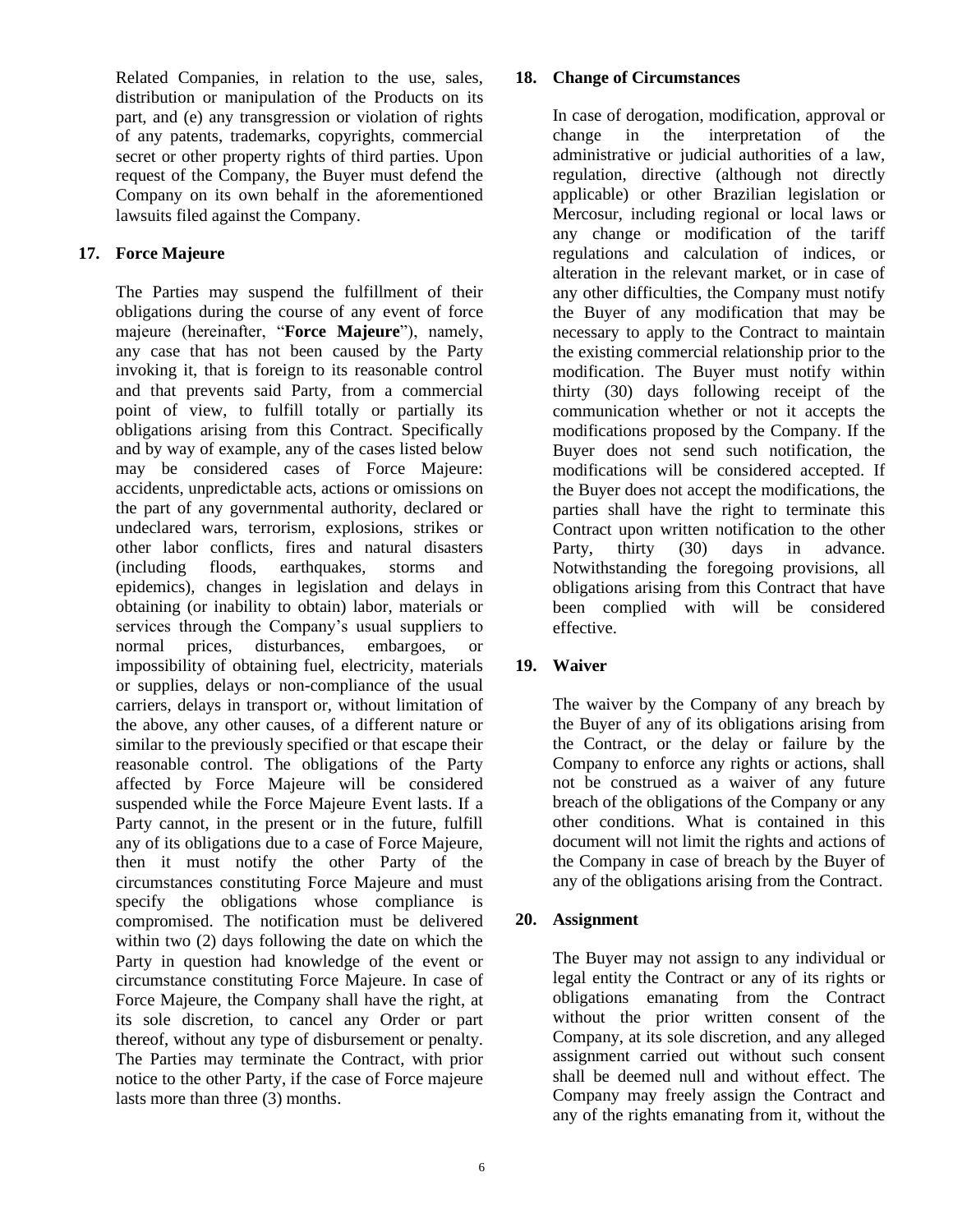consent of the Buyer, to any of its Related Companies and in the event that the Company carries out a business reorganization, consolidates or merges with another company, association, organization or other entity, or that transmits all or any part of its goods or assets to any other company, association, organization or other entity, or in the case of lease, usufruct or assignment of a company in operation *(branch of activity)* by the Company. The Company shall have the right to assign the Contract or any of its rights and obligations to third parties, with prior written consent of the Buyer, which may not be unjustifiably denied.

# **21. Severability**

If a competent authority considers any provision of a Contract or Order to be invalid and unenforceable, the validity of the remaining provisions of the Contract or Order shall not be affected by that.

# **22. Notifications and Announcements**

The notifications or other communications that either party must deliver in connection with the purchase of the Products by the Company shall be made in writing and delivered by registered first class mail or fax or electronic mail to an authorized person previously designated or by fax or any other electronic means.

# **23. Contradictory stipulations**

Subject to the provisions of Clause 1 of these Conditions, in case of contradictory or inconsistent stipulations between 1) the relevant Sales Contract, 2) these General Conditions, 3) the Order/Contract, and 4) the rest of correspondence or applicable documents, the following will always prevail and take precedence over any contradictory or inconsistent stipulations, 1) the Sales Contract 2) the General Conditions 3) the Order and the other applicable correspondence or documents, respectively.

# **24. Buyer's Condition**

The contents of this Contract or these General Conditions shall not be construed or interpreted as the constitution of an association, joint venture, work Contract or employer-employee relationship, or relationship of principal and agent, between the Buyer and the Company.

Neither Party may reveal or transmit the existence of the Contract, its clauses, declarations or other stipulations, without the express written authorization of the other Party. Likewise, the Parties shall refrain from disclosing or transmitting to third parties by any means the information related to the organization of the other Party, including, by way of example, any technical information on production, industrial, commercial, organizational, labor or financial information, except as expressly permitted in these Conditions.

In any case, a Party that reveals or transmits such information to third parties, with the prior express written authorization of the other Party, may only do so by requiring that said third parties receiving the aforementioned information enter into the same confidentiality commitment set forth herein.

Notwithstanding the foregoing, the Company may disclose the information when required by applicable laws or its rating agencies, or the authorities.

The commitment of confidentiality will be indefinite and will remain in force even after the resolution or expiration of the Contract.

The above stipulations shall not apply to: (i) public domain information obtained without incurring in breach of the provisions of this Clause; (ii) information that (a) was already in the possession of the receiving Party before the disclosure of the same and (b) was not obtained from a third party subject to any confidentiality commitment; and (iii) the information obtained from a third party regarding which, after reasonable inquiries, the receiving Party considers that it is free to disclose such information provided that the receiving Party did not obtain the information subject to any confidentiality commitment with said third party.

# **26. Mutual Data Protection**

In accordance with the provisions of the Brazilian Law:

# **25. Confidentiality**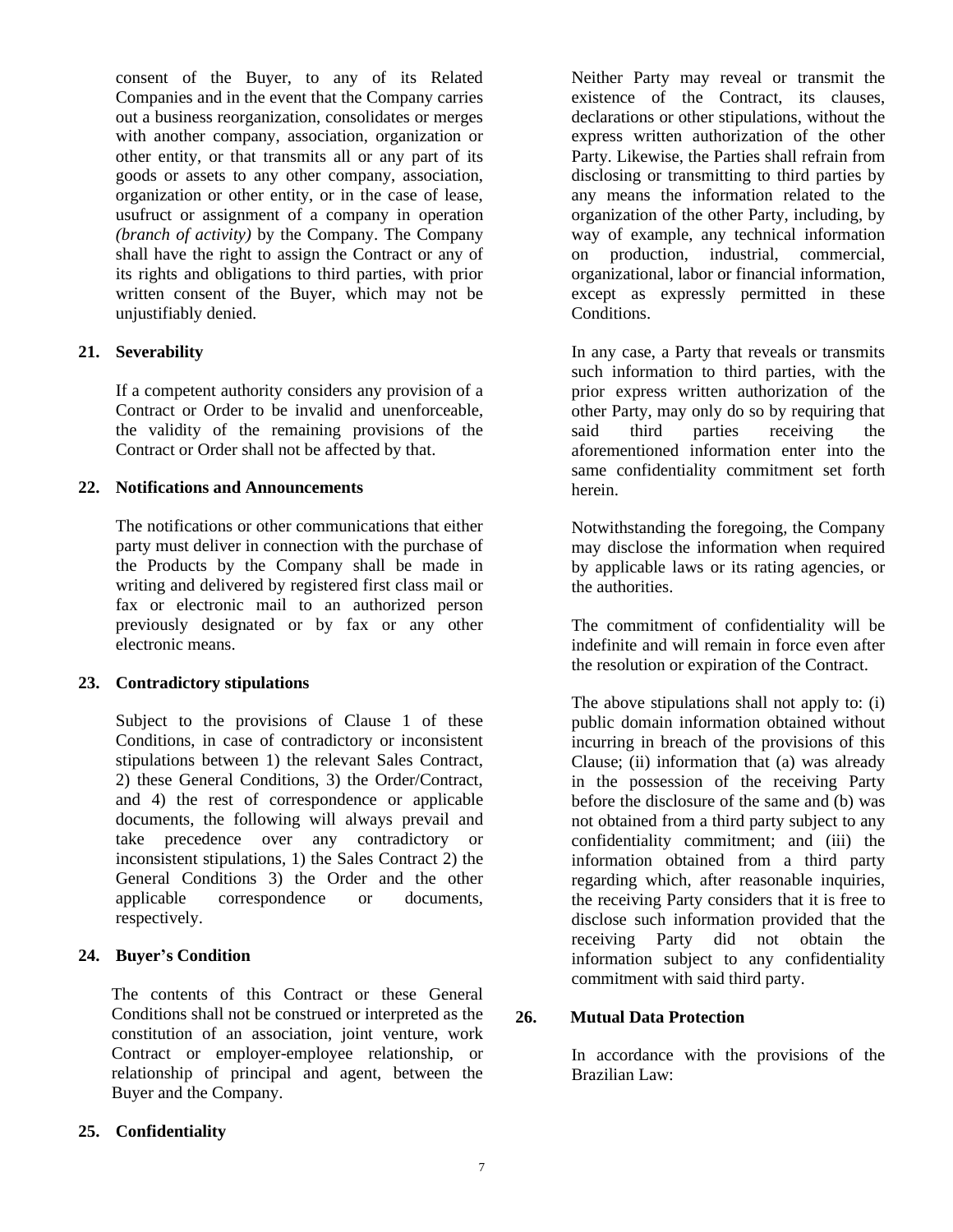- (a) the personal data of the Parties acquired during the negotiation, formalization or execution of the Contract (hereinafter, the **Data of the Parties**) will be included in the corresponding files of the Parties, (as data controllers), which are registered before the Official Registry of the Brazilian Data Protection Agency, and will be treated, including electronic or automated means, for the purposes related to the execution of the Contract or compliance with any legal requirements, only for a period of time necessary for the purposes of the treatment;
- (b) the granting of the Data of the Parties is optional, but the refusal to provide the Data of the Parties may hinder the execution of the Contract;
- (c) the Data of the Parties shall be disclosed only to the advisors or Related Companies of the Parties or to persons designated to process the pertinent data for the purposes of the provisions of subsection (a) and shall not be disclosed or put in any other way available to third parties. If said advisors or Affiliates of the Parties were located outside of Brazil in jurisdictions that do not guarantee an adequate level of protection of personal data such as protection granted in Brazil, unless such transfer is included in any of the legal exceptions of said authorization or the person responsible for the transfer provides a self-declaration offering guarantees of compliance with the principles, rights of the owner and the legal regime of data protection; and
- (d) in relation to the processing of the Data of the Parties, the Parties may exercise the rights of access, rectification, opposition and cancellation..

#### **27. Organization, Management and Control Model (Brazilian Penal Code and Law 12,846/14)**

The Buyer acknowledges having knowledge of:

(a) the administrative and criminal liability of the companies in accordance with the provisions of the Brazilian Penal Code

and Law 12,846/14 and their consequences for the Company; and

(b) the organization, management and control model followed by the Company.

In this regard, the Buyer states that it has never been a party to any proceeding under the provisions of the Brazilian Penal Code and undertakes to comply, during the term of this Contract, with the principles established there.

# **28. Language**

The official language used between the Parties shall be the Brazilian Portuguese language, and all communications between them related to this Contract shall be written in the language mentioned.

# **29. Governing Law and Settlement of Disputes**

The Contract shall be governed by and shall be construed in accordance with the provisions of the laws of Brazil, excluding any other. Disputes arising out of or relating to the Contract shall be settled by arbitration in accordance with the Rules of the Arbitration Tribunal of the Brazil-Canada Chamber of Commerce or of the FIESP (Federation of Industries of the State of São Paulo) by three arbitrators appointed in accordance with said standards. The seat of the arbitration shall be the city of São Paulo and the arbitration procedure shall be conducted in the Portuguese language.

#### **As proof of acceptance**:

\_\_\_\_\_\_\_\_\_\_\_\_\_\_\_\_\_\_\_\_\_\_\_\_\_\_\_

The buyer declares that he expressly accepts the following sections of the Terms and Conditions of Sale:

Clause 3 (right of the Company to terminate the Contract and the necessary time); Clause 5B (right to claim ownership); Clause 6B (right of the Company to receive the claim of the Buyer's insurer); Clause 7